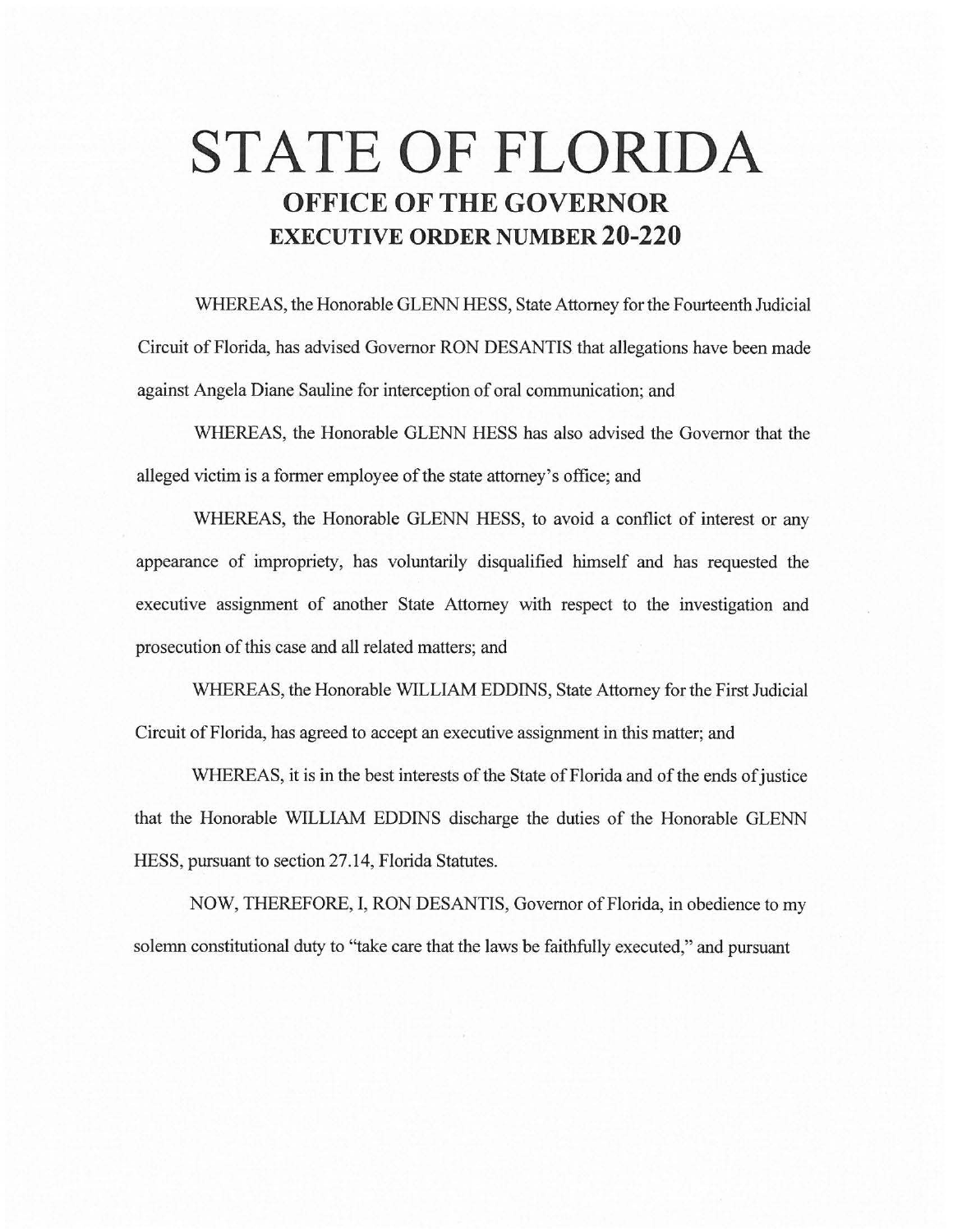to the Constitution and laws of the State of Florida, issue the following Executive Order, effective immediately:

## Section 1.

The Honorable WILLIAM EDDINS, State Attorney for the First Judicial Circuit of Florida, referred to as the "Assigned State Attorney," is assigned to discharge the duties of the Honorable GLENN HESS, State Attorney for the Fourteenth Judicial Circuit of Florida, as they relate to the investigation, prosecution, and all matters related to Angela Diane Sauline. Section 2.

The Assigned State Attorney or one or more Assistant State Attorneys and Investigators, who have been designated by the Assigned State Attorney, shall proceed immediately to the Fourteenth Judicial Circuit of Florida, and are vested with the authority to perform the duties prescribed herein.

## Section 3.

All residents of the Fourteenth Judicial Circuit are requested, and all public officials are directed, to cooperate and render whatever assistance is necessary to the Assigned State Attorney, so that justice may be served.

## Section 4.

The period of this Executive Assignment shall be for one (1) year, to and including September 4, 2021.